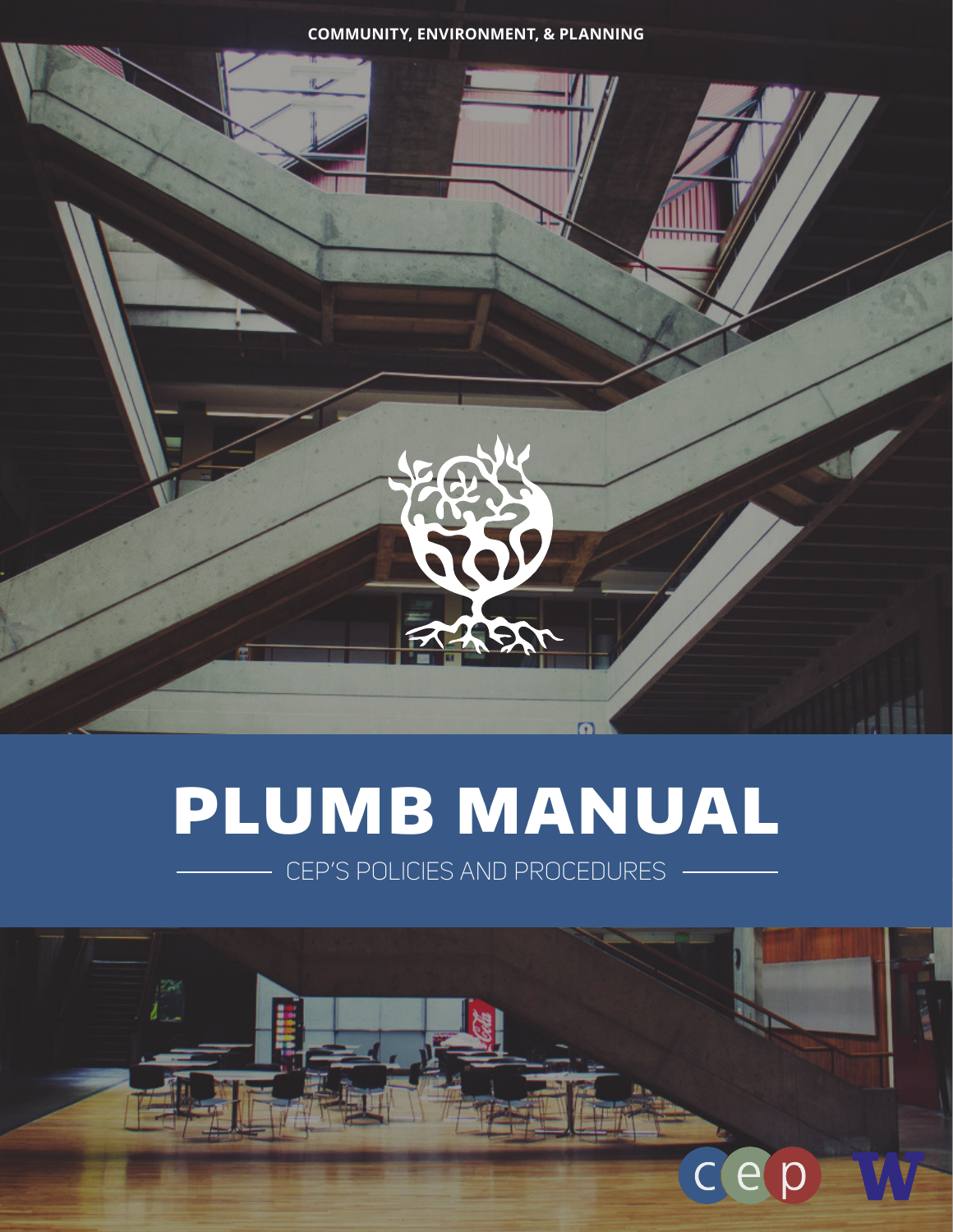## Table of Contents

CEP Plumb Manual 2015 All rights reserved

This reference book has been produced by the students, staff, and faculty of the Community, Environment, & Planning undergraduate major.

Contact:

Christopher Campbell, Director 206.543.6063 // ccamp1@uw.edu

Kelly Hostetler, Program Manager 206.543.1508 // khoss@uw.edu

Gould Hall 410, Box 355740 University of Washington Seattle WA 98195

cep.be.washington.edu

## SECTION 1: PHILOSOPHY

- Basic Commitments
- Mission Statement
- Shared Values
- Essential Questions
- Core Competencies
- Practices and Pedagogy

## SECTION 2: ACADEMICS

- Degree Requirements
- Components of the Major and Each Component's Purpose and Goals
- › Individual Study Plan (see appendix)
	- » Purpose
	- » Goals
- › Core Courses (section for each)
- › Narrative Transcripts and Exit Interviews
- › Methods and Diversity Courses
- › Internship
- › Leadership Retreats
- › Senior Project Capstone
- › E-Portfolio
- › Field Experience and Other Opportunities
- › Major Recurring Events

## SECTION 3: GOVERNANCE

- Why Governance?
- Committees
- Forum
- Role of Facilitators
- Steering
- Conclusion

## SECTION 4: POLICIES

- Explanation of Proposal Writing Process and Consensus
- Minimum Grade Policy
- Continuation Policy

## CONCLUSION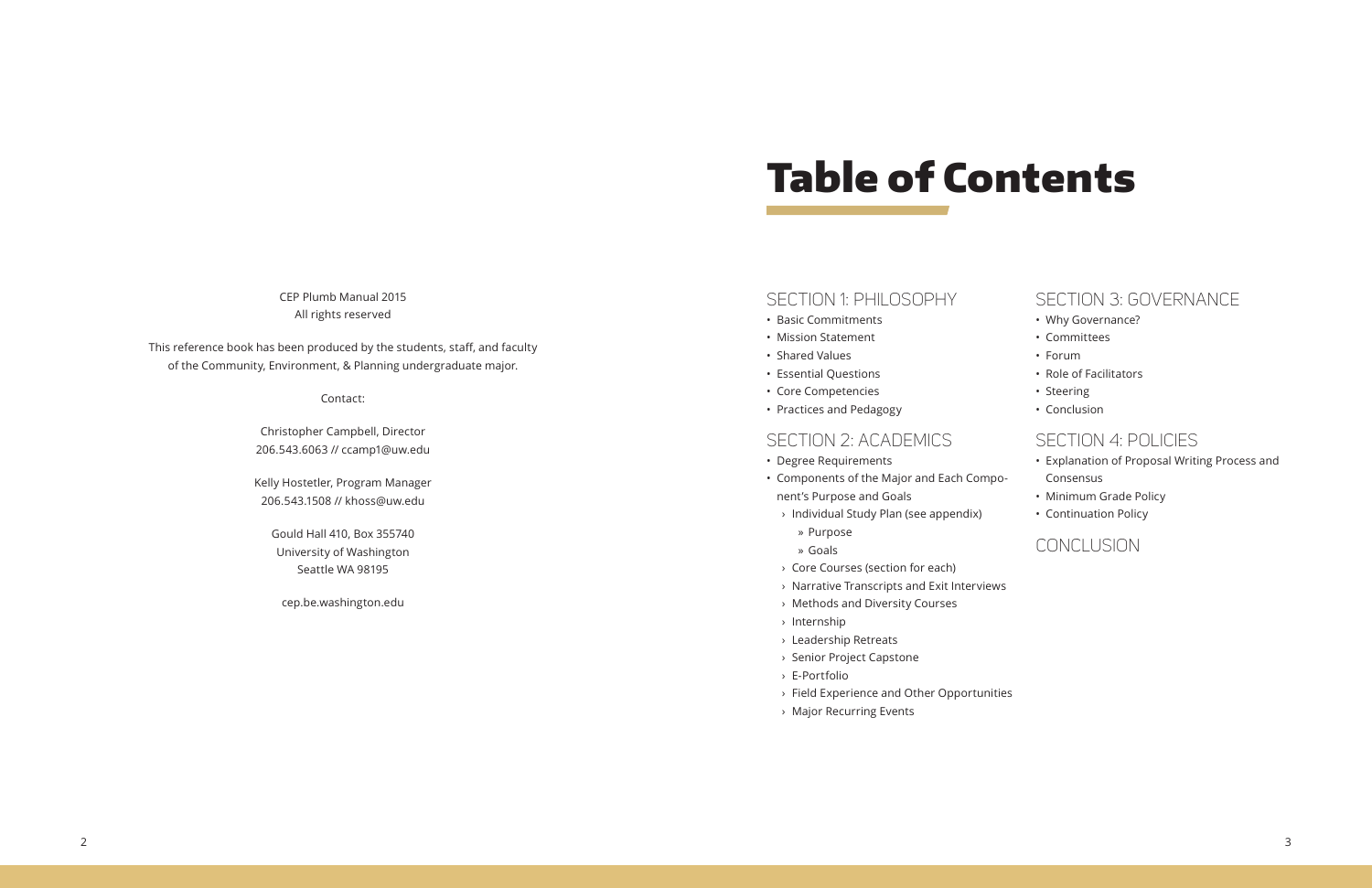# Section 1: Philosophy

The Community, Environment, and Planning (CEP) major is an interdisciplinary degree program offered through the Urban Design and Planning department in the College of Built Environments at the University of Washington. CEP focuses on the three central tenets of Community, Environment, and Planning. It is a major in leadership and group practice, where each student is expected to be an active participant not only in the classroom, but also in the operation and development of the major. The program deliberates and makes policy decisions through a consensus-based governance system, and students routinely take on leadership roles in various activities such as policy development, curriculum review, event planning, and community initiatives.

Students pursue their own interests through the structure and flexibility of an Individual Study Plan (ISP). Alongside core course requirements, students craft their curriculum in a way that will support their educational goals. Students then bring their specified areas of interest back to CEP core courses to share with their peers, ensuring a diverse and interdisciplinary learning environment. CEP's educational structure enables students to gain knowledge, expertise, and skills for active, involved lives that benefit themselves and their communities.

CEP was born during the 1993–94 academic year with 12 self-selected students through a series of special seminars aimed at developing an innovative new undergraduate planning degree. Their intent for the major was an ongoing experiment in mutual learning, from initiation to implementation, from personal empowerment to enlightened service. While the program shifts and develops to reflect the lessons learned by past students and the interests of its current students, the CEP program maintains its original intent and continues in the same tradition.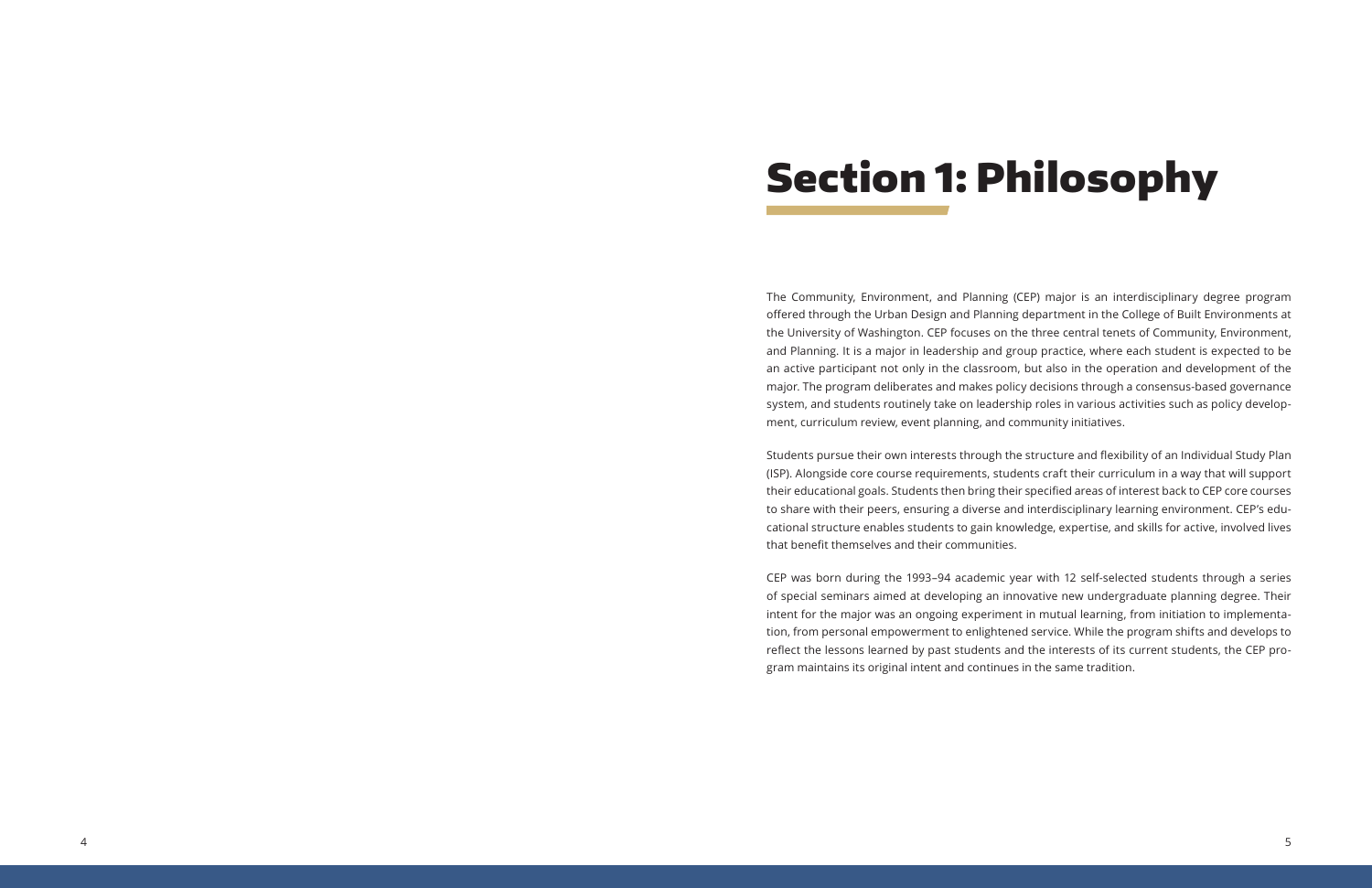## BASIC COMMITMENTS

CEP's basic commitments are reflected in the name of the major:

**Community** describes not only our efforts to create a place where we can be nourished and supported in order to combine our efforts into positive collective action, but also our commitment to understanding the structure and development of communities in general.

**Environment** challenges us to have an ecological mindset, calling on humanity to act as responsible stewards of our environments.

**Planning** is the process of engaging with our built and natural environments and implementing positive change through strategic, reflective, and meaningful participation

## MISSION STATEMENT

Between 2011 and 2013, CEP students led a process to review various versions of our mission statement and craft a statement each member of the community could stand behind and use as a foundation for the work done in the program.

*Community, Environment, and Planning is a self-directed, diverse undergraduate major comprised of students, faculty, and staff, engaged in holistic growth and a collaborative process of experiential and interdisciplinary learning. In our major, we develop skills, techniques, and knowledge necessary to be active leaders and conscientious planners in our communities and environments.*

## SHARED VALUES

CEP encourages and depends on the development of skills in critical thinking, interactive leadership, versatility, self-discipline, and reliability. Students must take responsibility for themselves in developing a plan of study that works toward their goals. They must also share responsibility for their educational experiences. The opinions, knowledge, and perspective of each member are crucial to the education of the whole. This process can at times be slow and frustrating, but it is ultimately rewarding in preparing the student to be effective in all areas of life.

The CEP founders expressed their vision for the major in five shared values. These were:

- 1. **The centrality of the individual student.** Education should serve to support and liberate each participant's potential.
- 2. **The critical importance of a learning community.** Self-directed learning can best occur in

the company of others who are similarly motivated. We must become each other's teachers.

- 3. **The value of practice.** The learning environment must resemble and promote the situation that students will be trying to create as citizens, leaders, and workers.
- 4. **Education of the whole person.** Our lives will be effective insofar as we bring our individual experiences, beliefs, styles of expression and interaction, and perceptions of ourselves to bear on the challenges we face.
- place of passivity and complaint.

5. **Participation.** We intend to influence the educational apparatus, even as it influences us. We are strongest when we make conscious choices, and when we put co-creation in the

Alongside our Mission Statement revision, students decided to have our values call out what made us distinctly unique at the University of Washington and made revisions. CEP's values reflect what is central to our major and create a backbone for the work we do in and outside the classroom:

• **Practice:** The learning environment must resemble and promote the situation students seek to create as citizens and leaders. All members of CEP actively engage, participate, and form a

• **Personal Formation:** We are dedicated to the holistic growth of each individual member. We maintain academic challenge and rigor and reach beyond academia as necessary in an effort to educate the whole person. We emphasize personal, as well as collective growth, recogniz-

• **Intentionality:** We are a collective body of individuals committed to making decisions with prudence, wisdom, and integrity. We are strongest when we make conscious choices, and when we put co-creation in the place of passivity. We intend to influence the educational

- strong community for the benefit of our members and our communities.
- ing all growth as a process that is never complete.
- apparatus, even as it influences us.
- experience.
- 

**• Communal Learning:** Self-directed learning can best occur in the company of others who are similarly motivated. We are each other's teachers through collaboration and the active participation of all members of the community. We view people on the basis of the equal dignity of each individual while embracing differences, recognizing that they enrich our learning

**• Stewardship:** CEP, as a program and as individuals, should care for the people and places around them through action and with a sense of stewardship. We hold ourselves responsible for our words and deeds in an effort to better our major, our communities, and ourselves.

These values shape our experience in CEP and direct our policies and actions. By valuing the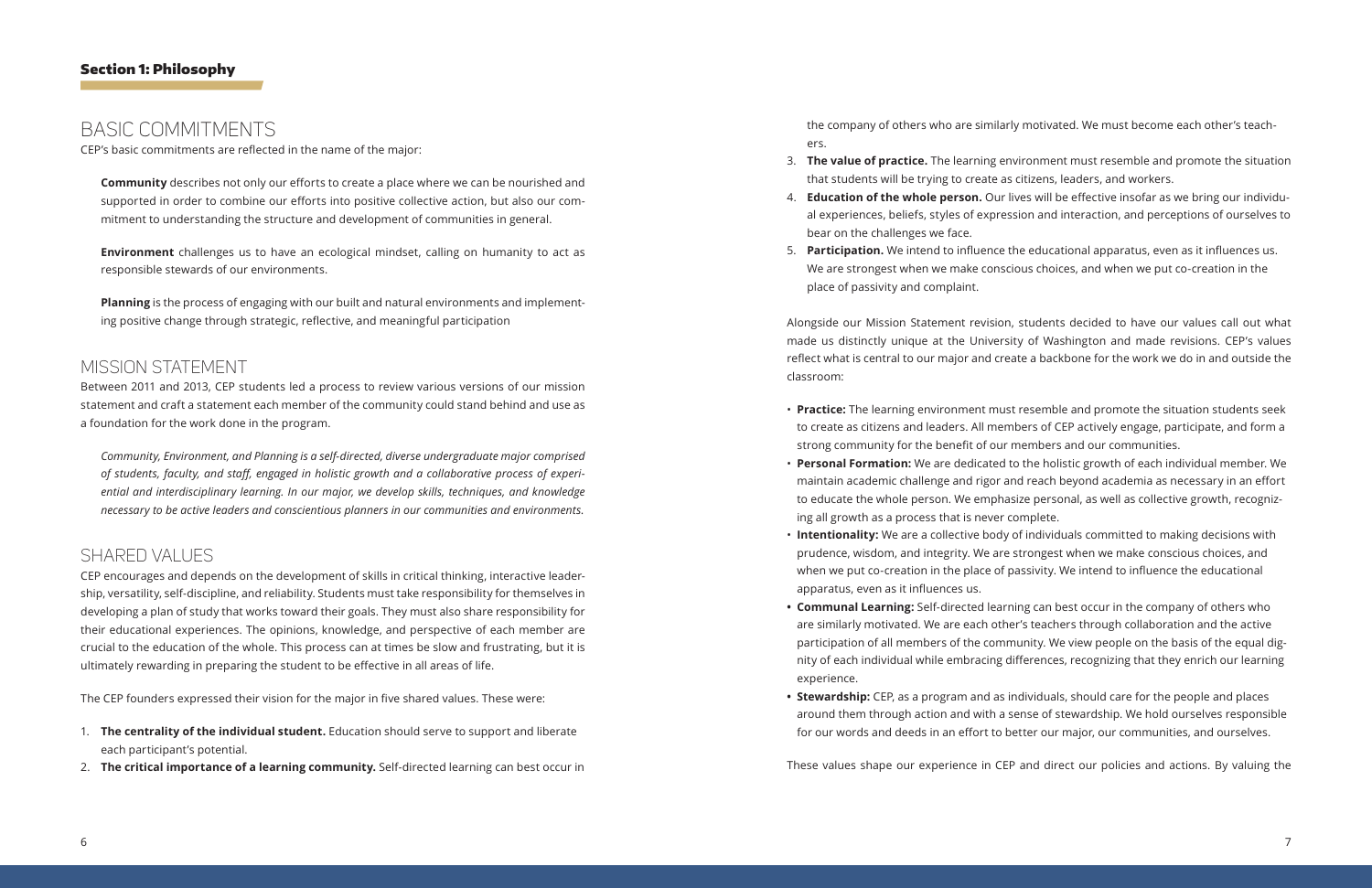## Section 1: Philosophy

above in our education, we solidify these values in our daily lives, shaping us to be life-long conscious learners.

## ESSENTIAL QUESTIONS

At its core, CEP strives to provide a supportive environment for students to grapple with tough questions, practice decision-making, and implement solutions that are all the more impactful because of the process employed. To this end, our curriculum asks students:

- 1. What are effective ways to organize groups and manage projects on both a small and large scale (i.e. group projects and city plans)?
- 2. What can we learn from, and how do we work with other disciplines to create holistic solutions to modern-day problems?
- 3. How can the individual be most useful for the benefit of the whole?
- 4. How can we ensure that all stakeholders (including the natural environment) are represented when considering action and change?
- 5. How can I, with the skills that I bring, develop as a professional who serves the common good and the future of our built and natural environments?

## CORE COMPETENCIES

After the first year of the major's operation, in the summer of 1995, the students attempted to describe for themselves the ideals to which they ought to aspire. They came up with the following series of statements.

#### *A CEP STUDENT WILL:*

- 1. *Have facility with disciplinary knowledge, and with complex ideas and methods;*
- 2. *Be able to apply theory to practice, and derive theory from practice in relation to the substantive commitments of the major;*
- 3. *Be able to find a fit with society, assertively and effectively;*
- 4. *Be comfortable, respectful, and effective in a variety of settings, and with different cultures and styles;*
- 5. *Be articulate, versatile, and discerning, "light on her feet;"*
- 6. *Be ready to take responsibility, and to act responsibly;*
- 7. *Be interested in things of value, and in promoting ethical action.*

*The best evidence of CEP's success is its people. CEP graduates are unusually confident. They are comfortable with themselves and with their responsibilities. Their style is interactive. They know how to face* 

## *difficulties, and to work through them. Their lives are lived in relation to concerns of consequence, and*

*they are ready to hope, practice, learn, and celebrate.*

Since then, CEP has gone through a number of iterations of their Core Competencies. As of November 2015, CEP is involved in a process to review these Core Competencies and measure our core curriculum against these competencies to ensure CEP courses and students are meeting their intended benchmarks. An updated version of the competencies will be included in an updated version of the Plumb Manual.

## PRACTICES AND PEDAGOGY

The substance of CEP is best understood as an intimate relationship between six distinct and powerful components working together and challenging one another.

1. **ISP and E-Portfolio.** As CEP's bookends, these components create an overarching structure to the major that encourage intention and reflection—the Individual Study Plan (ISP) maps the road ahead, and the E-Portfolio documents the experience and the road traveled. 2. **Core Courses.** There are six sequential core courses in CEP that are taken over two years. These courses act as the "stakes" within each student's ISP. They ground the students' jour-

3. **Methods and Diversity courses.** Methods courses focus on building a toolbox of skills that the student will draw upon in the workplace and society. These courses add a critical degree of utility and practicality to the overall journey. The "Diversity" course aims to give the student a perspective different from the dominant culture and equip them with under-

4. **Governance and Leadership Retreats.** These components provide a safe but practical

- 
- ney while opening up new ideas and perspectives.
- standing when working in communities.
- space to practice leadership, project management, and group collaboration.
- and build networks that will be relevant in future endeavors.
- the student will represent a culmination of a student's work in the major.

5. **Internship.** The internship requirement offers the opportunity for students to create a bridge from their academic pursuits to their professional career. Students practice skills

6. **Senior Project Capstone.** A year-long independent study designed and implemented by

**Field experience** runs throughout these six components and is meant to be a series of formal and informal investments outside the confines of the traditional classroom setting. These allow for the discovery, testing, and practice of all that they are learning.

**Self Evaluation** is an integral piece to many facets of CEP. Through reflection at the end of cours-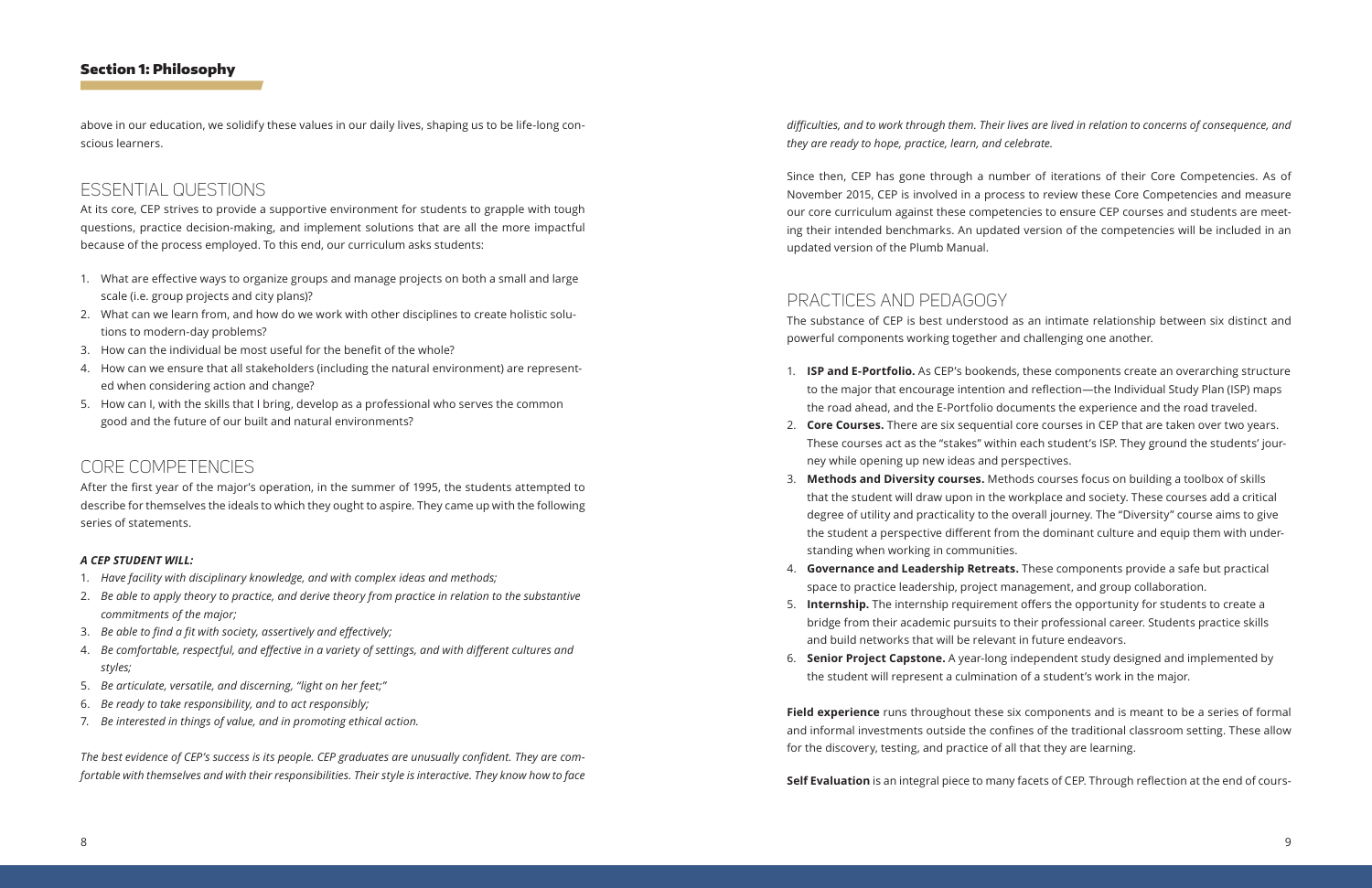## Section 1: Philosophy

es, as well as leadership workshops, CEP students develop a unique maturity through the skill of self-awareness.

**Making it Happen, Making it Yours.** Fundamentally, the CEP education belongs to the student. The ISP may, and likely will, be revised many times to reflect changing values and course availability. Methods, core courses, internships, capstone projects, and extracurricular experiences are chosen by students to reflect their visions for their educational paths.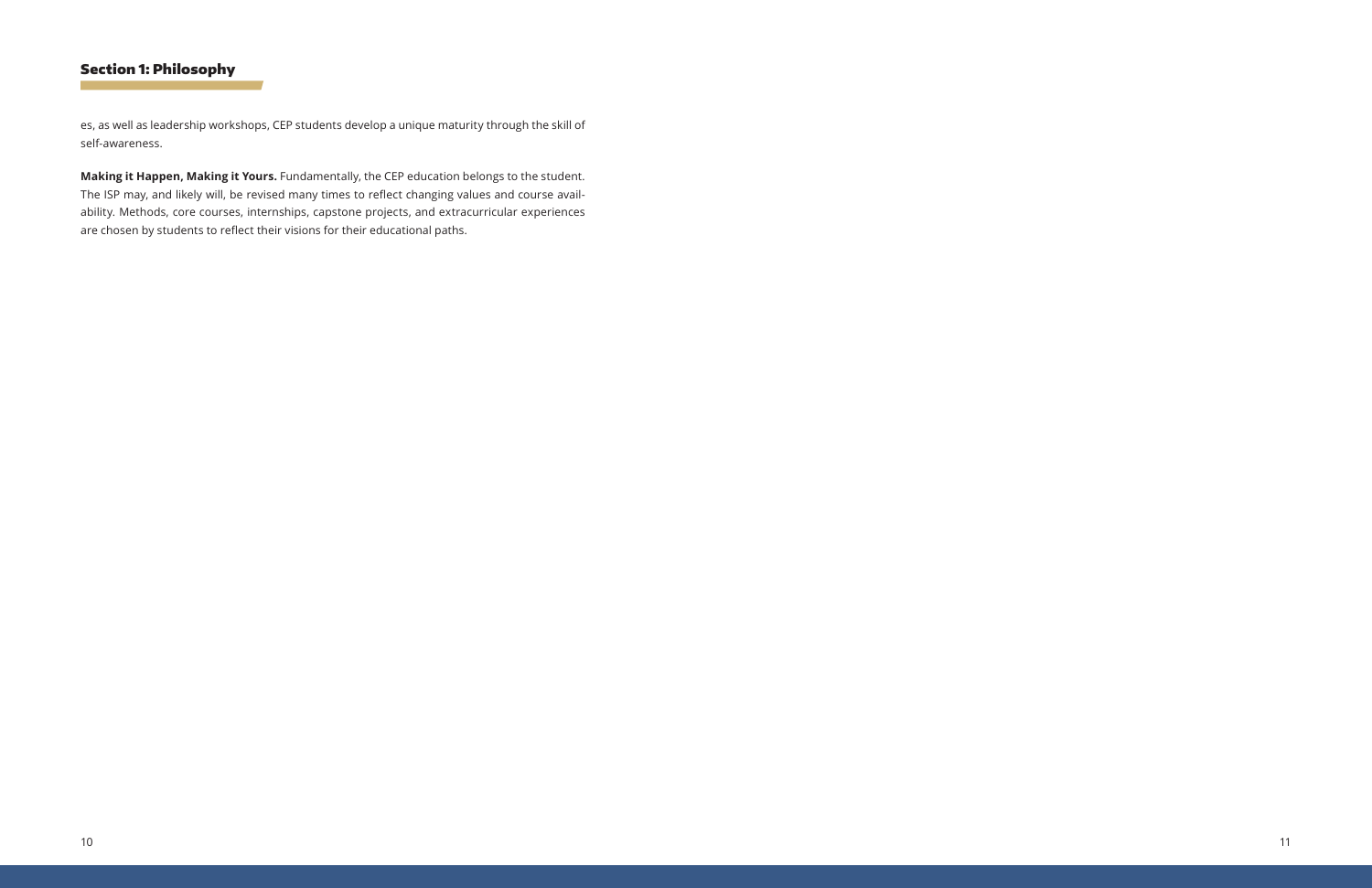## DEGREE REQUIREMENTS

Degree: Bachelor of Arts (Community, Environment, and Planning)

The Bachelor of Arts degree requires the satisfactory completion of at least 180 credits of course work in the following two categories:

#### **GENERAL EDUCATION REQUIREMENTS (80 CREDITS)**

**• Individual Study Plan (ISP)** that maps out your course of study for your two years in CEP. **• [30 Credits] CEP's Six Core Courses taken in sequence** (CEP 301, 302, 303, 460, 461, 462): > A student is allowed to substitute one core course, excluding the first and last, with study

- [5 Credits] English Composition [10 Credits] Additional Writing
- 
- [5 Credits] Quantitative and Symbolic Reasoning [20 Credits] Visual, Literary, and Performing Arts
- 
- [20 Credits] Individuals and Societies
- 
- [20 Credits] The Natural World Foreign Language is recommended but not required

#### **CEP REQUIREMENTS (77-81 CREDITS)**

› Students can choose to be evaluated with a standard 4.0 scale or C/NC. All students must

- 
- - abroad.
- complete written narrative evaluations.
- methods.

**• [25 Credits] Methods:** Upper-division coursework appropriate to a student's objectives and career pathway. Methods may include courses such as qualitative and quantitative methods from the social, natural, and physical sciences; critical theory and analysis; art and design; group dynamics and facilitation; ethics and philosophy; speech communications; writing; and research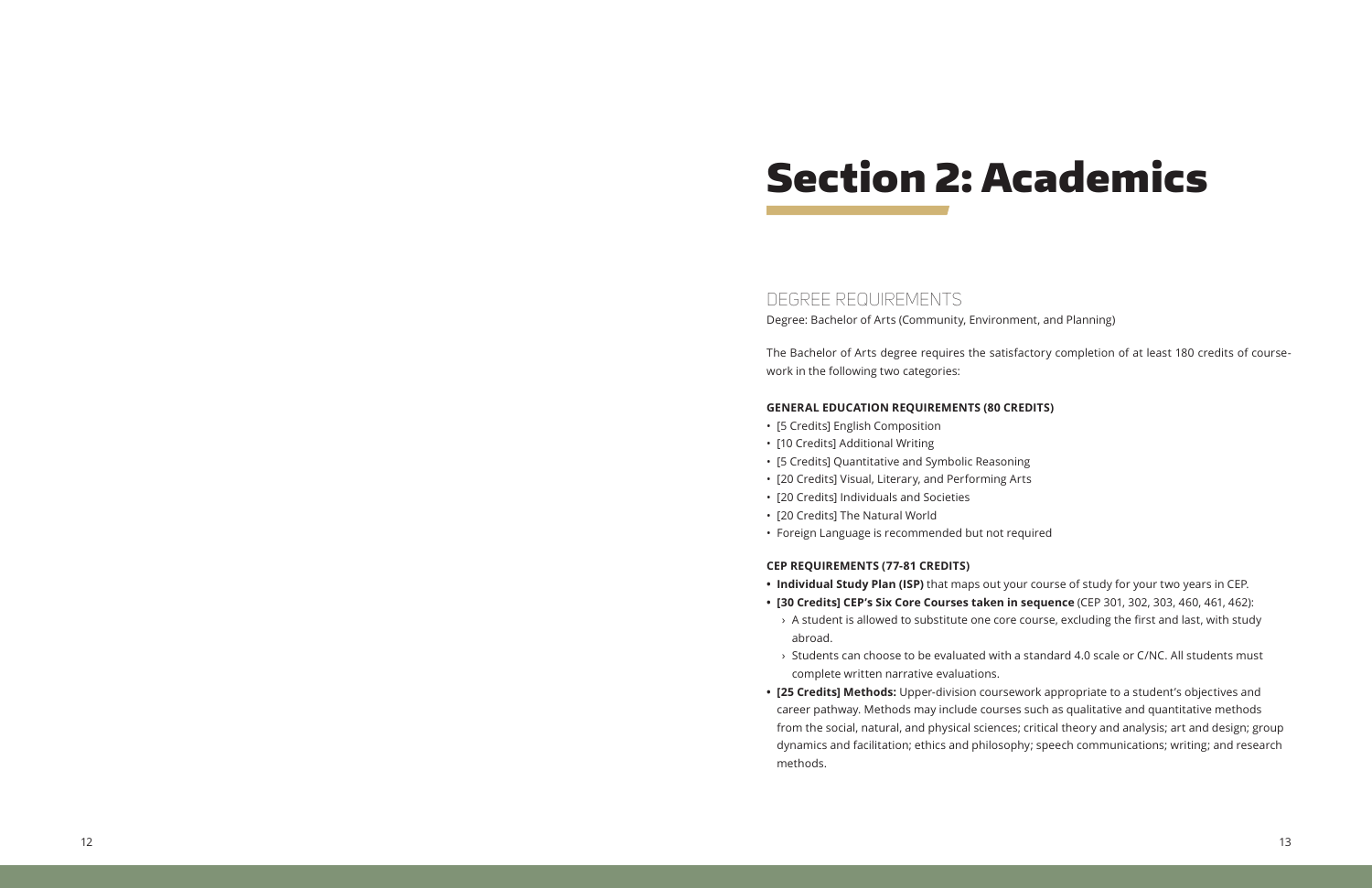- $\rightarrow$  Only 15 of these credits can overlap with requirements for another major
- › Minor requirements can count towards methods credits, but minors must be 60% different than any major. (ex. of the 30-credit Urban Planning minor, only 12 credits can overlap with CEP-major credits)
- **• [5 Credits] Diversity:** Each student must take at least five credits that critically analyze and address social constructs and/or issues from a different perspective than that of our dominant culture.
- $\rightarrow$  CEP Staff must approve this course.
- **• [5 Credits] Internship and Accompanying CEP 446 course**
- › Internships must equal 120–150 hours, over at least a three-month period
- $\rightarrow$  Students and their supervisor must fill out a learning contract prior to beginning the internship and a performance evaluation at the end
- **• [10 Credits] Student Governance and Leadership Retreats** (CEP 400 and CEP 300)
- › Two-hour Friday morning Governance
- › Fall and Spring retreats, both Junior and Senior Year
- **• [2-6 Credits] Senior Project Prep Seminar** (CEP 490 and 491)
- $\rightarrow$  Fall and Winter preparatory courses that can be taken for variable credit
- **• Senior Project Capstone**
- $\rightarrow$  Includes project proposal completed in the Fall of a student's final year, professional presentation in May, and final product in June
- › Credit is given through the CEP 462 course
- **• CEP E-Portfolio**
	- › Personalized web-based portfolio that documents, demonstrates, and contextualizes your experience in CEP and at the UW
- › Includes final reflective statement of your learning experience

## INDIVIDUAL STUDY PLAN

The Individual Study Plan (ISP) is the most important planning document in CEP. It is the program's way of ensuring that students are intentional about their education, while giving them a considerable amount of freedom. Students chart their own unique educational path that is consistent with their vision, as well as with the major and the UW graduation requirements. In this manner, the ISP is both an academic "road map" and also a way to document the student's educational aspirations, goals, and accomplishments. Of course, plans are also likely to evolve while a student is in the program. Therefore, the ISP should be thought of as a "living document" and regularly revised to reflect the changes a student makes as they discover new opportunities and interests.

## CORE COURSES

Each quarter, CEP students are required to take the core courses with their learning cohort. While some of the content of these courses stands alone, others build upon each other. Overall, learning with the same small group of peers for two years is a very rewarding aspect of CEP.

## JUNIOR YEAR

**CEP 301: The Idea of Community.** The aim of the first quarter is to understand and build community. We learn by reading and analyzing the work of great thinkers who have gone before us, drawing on our own experiences, and observing communities around us. Most importantly, we form our learning community that will sustain us through the next two years.

**CEP 302: Environmental Response.** The focus of the second quarter is on building and maintaining a sustainable society through community-based efforts. We read cross-disciplinary critical literature on the history, sources, scale, dimensions, and complexities of the environmental crisis. We study examples, both worldwide and close at hand, of what works and what doesn't. We research and generate theoretical and practical knowledge to improve our situation.

**CEP 303: Social Structures and Processes.** This is the first major project-based course. In this course, we take the material we explored in the first two courses and add to them planning theory. While we are examining planning theory, we are engaged in our first real world project. The project becomes a laboratory for us to explore and try out the theories we have learned about and then examine the results.

## SENIOR YEAR

**CEP 460: Planning in Context.** In the fall of our senior year, we form small groups and engage in a major project for a client. The expectation is that the groups perform just as consultants would in working for their client. As part of this process, students examine the goals of the project, develop a work plan, complete their plan, and present their results to the client. The groups will also be providing periodic updates to the class for discussion.

**CEP 461: Ethics and Identity.** By the winter of senior year, we know each other well enough to go to deeper levels of meaning and purpose. In this quarter, we examine ourselves, reflecting on literature that deals with the place of the human species in the progression of life, the basis for responsible relationship to other humans and the ecosphere, and in particular what it means to live a life of meaning, relevance and significance. We depict our own lives as journeys of ethical development, and we compare the influences the CEP major has had on our perceptions and

# personal definitions.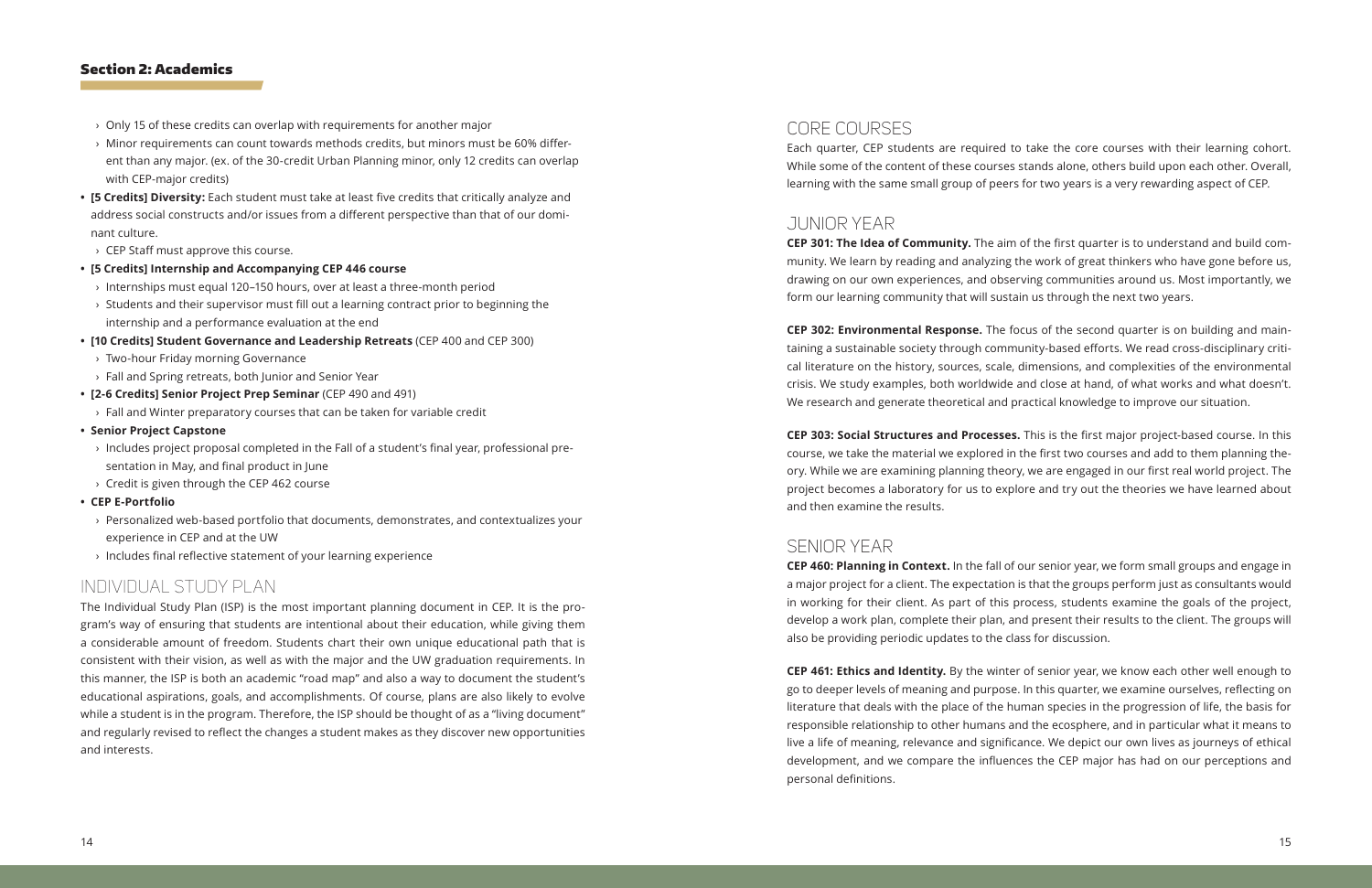**CEP 462: Community and Environment.** This class wraps it all up. Capstone projects are finished, write-ups and reports about the projects are completed, and presentations for Capstone project night are honed. We also take time to reflect on who we are now, how we have grown and changed as individuals and a community over the past two years.

#### **Narrative Transcripts and Exit Interviews**

Up until the Spring of 2012, students were evaluated in their core courses with a binary Credit/ No Credit grading system. A Narrative Transcript was also written by the faculty and the student providing a more holistic evaluation of a student's performance. Due to many reasons, Credit/ No Credit has always been debated in the major, until students successfully passed a proposal that solved the issues inherent in the implementation of CEP's grading policy. Since the Fall of 2012, students can now choose to be graded with the standard 4.0 system or the Credit/No Credit binary scale. All students still must complete a narrative reflection of their performance in the course—no longer required of the instructor—that is kept in their student file. At the end of every CEP core course, students meet individually with the instructor for an Exit Interview as an opportunity to get verbal feedback on overall performance.

## METHODS AND DIVERSITY COURSES

**Methods Courses** build a useful toolbox of skills—valuable qualities which the student will draw upon in the workplace and society. These "skills" are not limited only to traditional skills such as marketable, vocational, or career-oriented skills. Methods courses also build valuable qualities that the students can exercise in many diverse situations at various parts of their lives. A CEP methods toolbox includes ways of knowing, ways of thinking, and ways of doing.

To complete the **Diversity Course** requirement, students must take at least five credits that critically analyze and address issues of social difference in our society. This can be done by taking a course that explicitly addresses social constructs or experiences of race, ethnicity, culture, or other forms of difference within American society, or a course that examines issues from a perspective different than that of dominant US cultures.

## INTERNSHIP

Each CEP student is required to complete an internship by graduation. At minimum, internships must equal 120–150 hours, over at least a three-month period. CEP 446 is a required course taken in conjunction with the internship itself. It provides a forum for sharing and analyzing the internship experience with other students and experienced instructors. The internship should be developed before the quarter in which it takes place so it can move quickly into operation alongside the class.

## LEADERSHIP RETREATS

Twice a year, once in the fall and once in the spring, a student-conducted retreat is held for all CEP participants. While it is mainly for the benefit of current students, the CEP faculty/staff, alumni, and special guests are also welcome. Retreats focus on the individual as well as the program. Through the use of workshops and discussions, participants reflect on the program's past and plan for the program's immediate and distant future. Workshops also review core expectations of the individual such as the ISP and Senior Projects and help develop skills to use in CEP and experiences beyond academic walls. While retreats are intensive work sessions, they are also important social occasions where the learning community is further developed and strengthened. Participation in the retreats is mandatory for all CEP students.

## SENIOR PROJECT CAPSTONE

The Senior Project is the capstone project in the major. It is the culmination of a student's time at the UW and an opportunity to demonstrate the results of one's two-year educational plans and accomplishments within the major. In this manner, Senior Projects are not only a form of conclusion, but are also a means by which the student author and the major may be measured. Projects are an important piece of evidence that show what a student and the major can accomplish. Senior Projects can take many forms. Which form they take depends on the interests of the student author and the needs of the project itself, but may include academic research, clientbased work, artistic or demonstration-oriented endeavors, or community organizing processes.

## E-PORTFOLIO

The E-Portfolio is a personalized web-based collection of work that documents, demonstrates, and contextualizes a student's experience in CEP and at the UW. Among other artifacts, it includes the student's original ISP, the final ISP, CEP Senior Project, and final reflective statement of the student's learning experience.

## FIELD EXPERIENCE AND OTHER OPPORTUNITIES

Education doesn't only happen in the classroom. CEP encourages students to incorporate other forms of learning into their ISP that augment and enhance their learning goals. Within every one of the CEP core courses, some form of field experience will be found, but students are encouraged to supplement this field experience with other opportunities.

**Studying Abroad** is encouraged, and CEP students may include one quarter of study abroad in their Individual Study Plan. While not a requirement, study abroad is a part of the experience of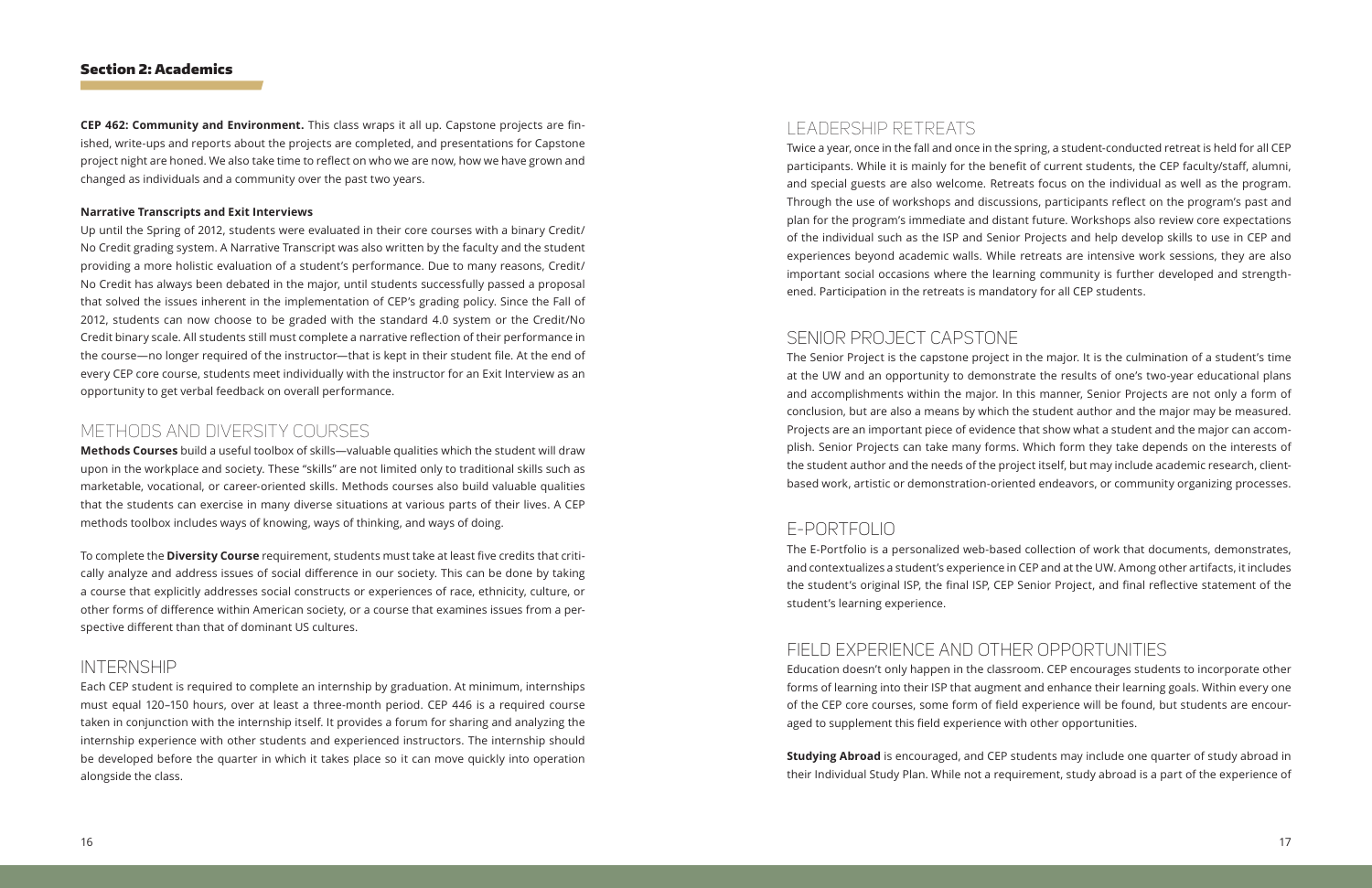many CEP students. Students are asked to report on their experiences when they return, allowing their fellow students to share in the enrichment.

Typically, CEP students are also involved in a variety of other **extracurricular activities**, such as being part of an organization, club, or athletic team. These commitments often take a significant amount of time, but they also contribute to learning and broader educational goals, and are encouraged and supported by CEP faculty, staff, and fellow peers.

CEP students have the opportunity to lead and/or participate in **student-led** seminar courses or **independent studies** under the course numbers CEP 498 and CEP 499. Students who wish to organize a seminar or create their own coursework must find a faculty adviser for the seminar. In previous years, seminars have focused on the issues of poverty, alternative forms of education, and strategic planning for the future of the major. Students have used independent studies to supplement their ISP with curriculum not found at the University such as agricultural classes or field research.

## MAJOR RECURRING EVENTS

#### **ADMISSIONS**

During winter and spring quarters, the current CEP students and faculty select new students for the class that will join CEP in the fall. The admissions process calls upon the students' abilities to articulate what the major is about, as well as their capacities to discern whether CEP and a given applicant are a good match. CEP seeks students with various interests who are ready to accept the challenge of a participatory education.

#### **SUMMER MEETINGS**

Summer is an important transitional time when seniors have graduated and juniors must take on a leadership role in the major. Planning for orientation and fall retreat must be completed in time to start fall quarter. The Plumb Manual and Strategic Plans may be revised during the summer meetings to reflect changes in the program. Not all members will be able to participate during the summer, but a core group is needed to fulfill these basic tasks.

#### **ORIENTATION**

At the beginning of fall quarter, the students who are moving from junior to senior status take responsibility for welcoming and integrating new juniors into the program. This series of events makes up orientation, and is strong on energy and rich in meaning. They review the history, philosophy, and expectations of the major, and they begin to build their learning community and an agenda of work for their time together.

#### **SENIOR PROJECT NIGHT**

Senior Project Night is an annual colloquium at which the seniors present their senior projects to their fellow classmates, faculty/staff, parents, friends, alumni, and larger community. Every senior presents their work to a panel of community and academic professionals. The junior class organizes this event each year.

#### **PASSING THE TORCH**

During one of the final Governance sessions of the year, CEP holds a two-hour meeting that is reflective and celebratory. The major reflects on its activities of the past year and discusses hopes for the year ahead. This meeting informs the agenda of the summer meetings and the general topics and themes of the governance activities the following autumn. It is also a time that symbolically marks the leadership of the major being passed to the juniors while the seniors plan for their next chapter.

#### **GRADUATION**

CEP students graduate in style—their own style. They are encouraged to attend the University Commencement and the College of Built Environments' Ceremony, but they also arrange for their own event, an intimate occasion in each other's company and in the presence of staff, family, and guests. The form and content of the event is entirely up to the graduating seniors and the juniors who plan and execute the event. It is an especially affirming and memorable event, the culmination of two years of learning and growing together in the major.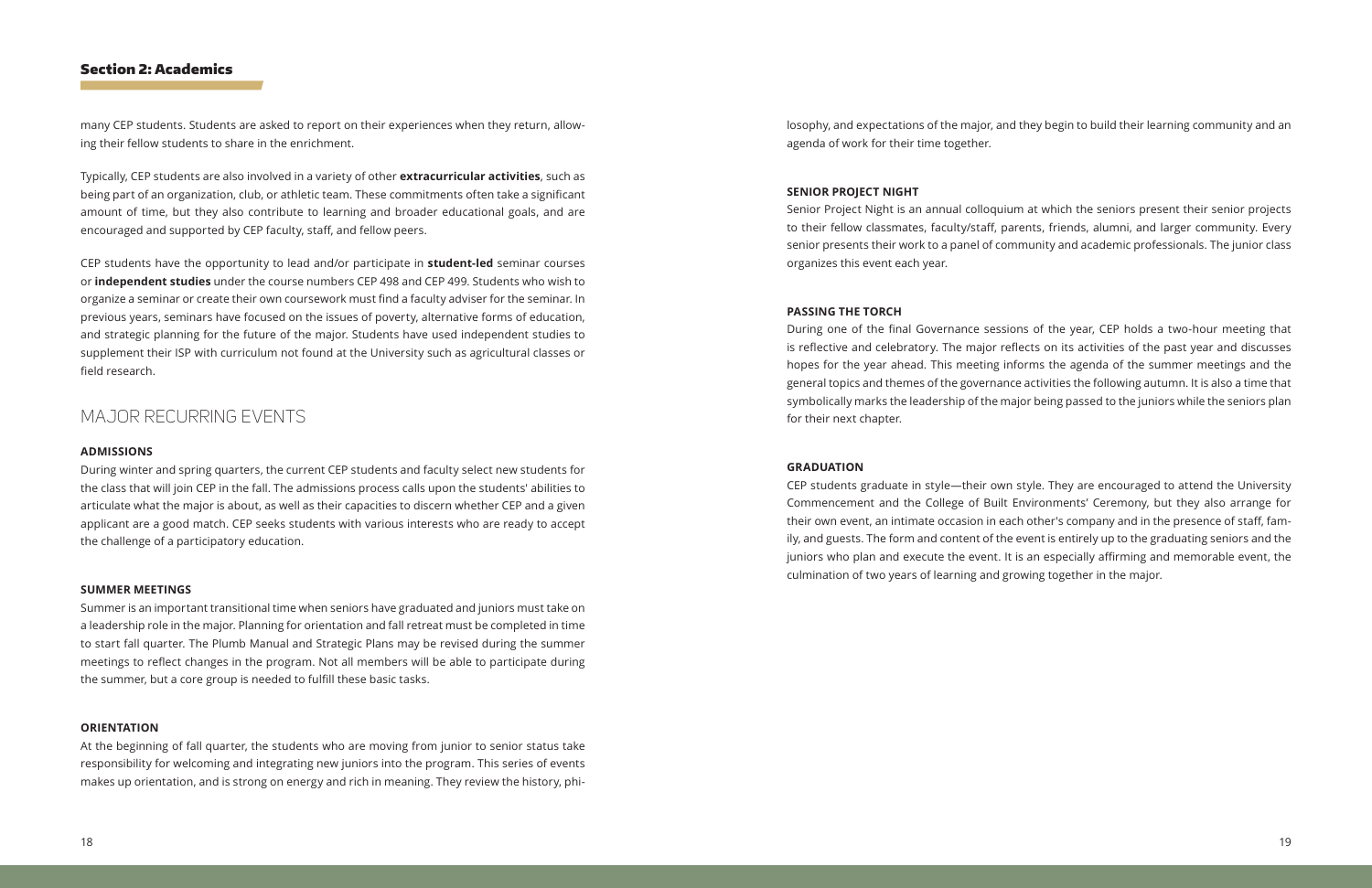## WHY GOVERNANCE?

CEP is a participatory major. We believe that much of our learning grows out of being responsible for our education and program. Therefore, everyone takes part in leadership within the major according to their individual talents and interests. Governance is where this happens. We develop, discuss, and vote on new proposals in order to keep the program current and innovative; we manage new and ongoing events, professional connections, communications, our admissions process and policy revision through committees; and we ensure collaboration and efficiency through an executive committee. CEP makes key decisions by consensus with the best interest of the major in mind. This means that we reach an acceptable solution that's supported by our major but not necessarily the favorite of each individual. This process of deliberation helps us finalize a decision that is unbiased and is ben eficial to our community. To that end, every member has a say in the policies and the future of the program.

#### **COMPONENTS**

**Committees:** 50-minute meeting, 8:30–9:20am (mandatory) **Forum:** 50-minute meeting, 9:30–10:20am (mandatory) **Steering:** 50-minute meeting, 10:30–11:20am (optional)

## COMMITTEES

#### **DESCRIPTIONS**

Committees support the operations of the major and the needs and wants of the students. Below are more thorough descriptions of what committees are charged to do. While some activities are required (admissions, Senior Project Night, etc.), others are decided upon under the discretion of the committee and oversight of Steering. A committee is not expected to take on everything they are charged with in a given year, but rather are encouraged to reflect on the current CEP environment and decide what will add the most value to the major and its students.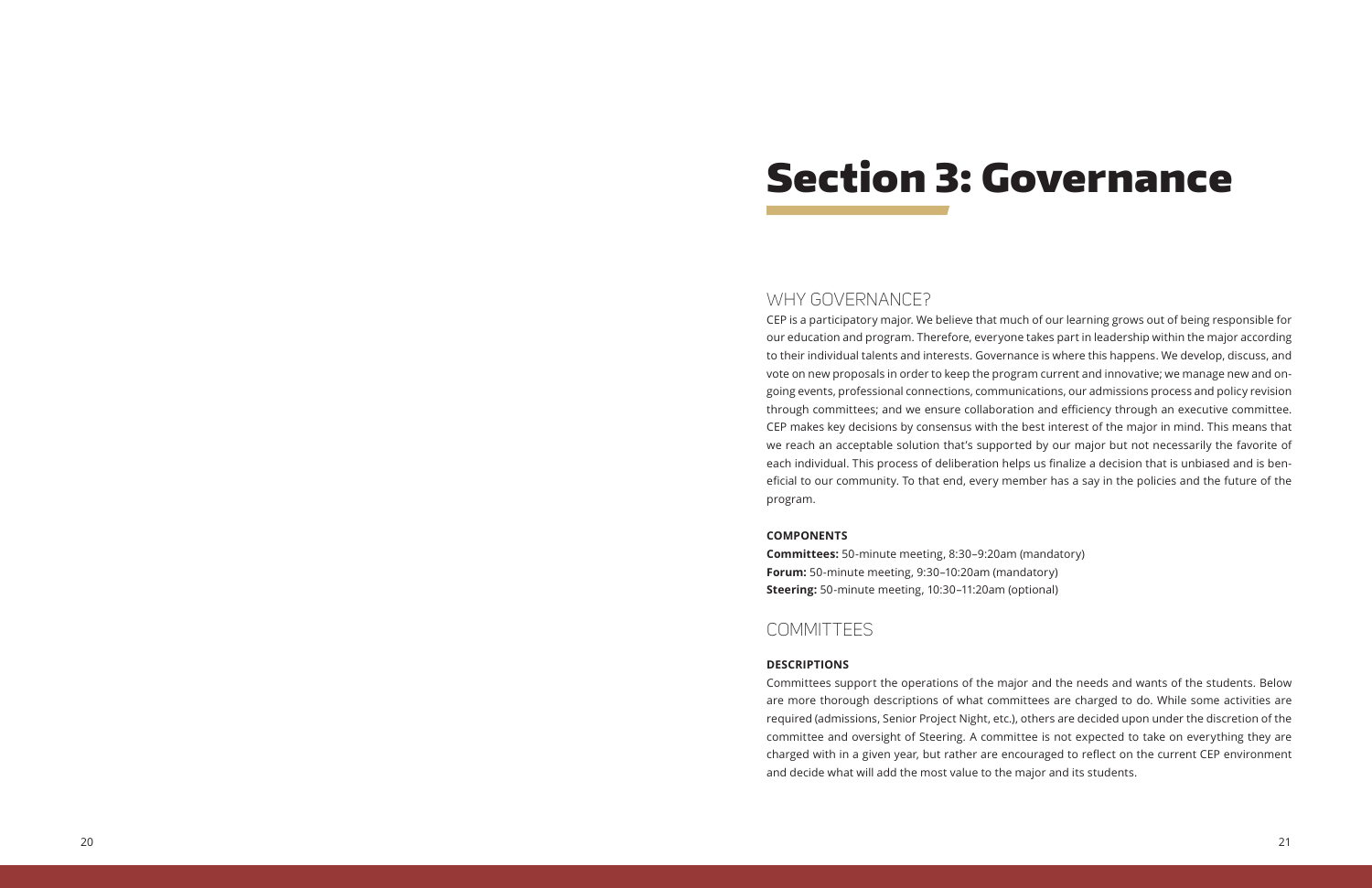$\rightarrow$  Reviews are large-scale assessments, while updates are immediate alterations to the

## Section 3: Governance

**Alumni Relations Committee (ARC)** engages CEP alumni with current students and facilitates all alumni communication and fundraising.

Specifically, ARC:

- Maintains quarterly contact with alumni.
- Manages the CEP Stewards Council.
- Updates and utilizes CEP's fundraising plan to financially support the major.
- Acts as the CBE Advancement Liaison.
- Facilitates opportunities for current student and alumni connections such as alumni panels, speaker series, etc.

**Communications** manages and maintains digital and print media and facilitates effective communication across the major.

Specifically, Communications:

- Develops, streamlines, and promotes the use of our online presence, including our website and social media
- Manages the CEP 'brand' within the University and larger community by creating and reviewing guidelines for print and online material
- Produces visual communication for the major and other committees
- Communicates CEP activities and updates to the larger community through quarterly publications and other outlets
- Updates the CEP message board on the second floor with relevant information
- Addresses internal communication when necessary

**Outreach & Admissions (O&A)** promotes the CEP program to prospective students and manages the annual admissions process.

**CEC (Community Engagement Committee)** promotes positive social change and community engagement amongst CEP students, alumni, and the larger community. CEPsters are traditionally very active in the community, and CEC coordinates efforts that support each other in their community endeavors. CEC also works to build the CEP network and engage students with CEP alumni and vice versa.

Specifically, CEC:

- Plans community events to network with organizations and local professionals
- Works on alumni relations through database development and management and planned events
- Connects CEP students to organizations, professionals, and alumni through external and internal events

**Headlights** supports long-term planning and visioning for the major in terms of program development and standards, while also addressing emerging issues.

Specifically, Headlights works on the following:

- Reviews and updates the Plumb Manual
- Plumb Manual made after new proposals are passed
- Develops a program-wide Strategic Plan
- Performs and facilitates curriculum and programmatic review
- Takes on any other program-wide issues that emerge

Specifically, O&A:

• Leads the CEP admissions process (updates application materials and acceptance rubric; organizes interview teams; reviews essays; coordinates a finals committee; manages appli-

- Develops and executes a strategic outreach plan
- cant communications, etc.)
- Organizes and facilitates the new student Meet & Greet
- Reviews (annually) and revises (when necessary) the admissions process

**PESE (Program Events and Student Engagement)** plans and carries out Senior Project Night and Graduation, supports logistics for other events (i.e. Spring Retreat), and manages other activities that have a financial component such as CEP swag and fundraising.

Specifically, PESE:

• Oversees successful execution of events (i.e. researches and purchases/secures event com-

- Creates an annual events budget in collaboration with the Program Manager
- ponents, volunteer management, event debrief and documentation).
- Organizes the purchase and distribution of CEP branded swag
- Organizes fundraising activities in collaboration with the Program Manager

#### **HOW TO CHOOSE A COMMITTEE**

Each committee has an over-arching purpose that helps support the operations of the community. These purposes are similar to activities that occur in any sort of organization that you may work for in the future. With that in mind, it is recommended that students choose a committee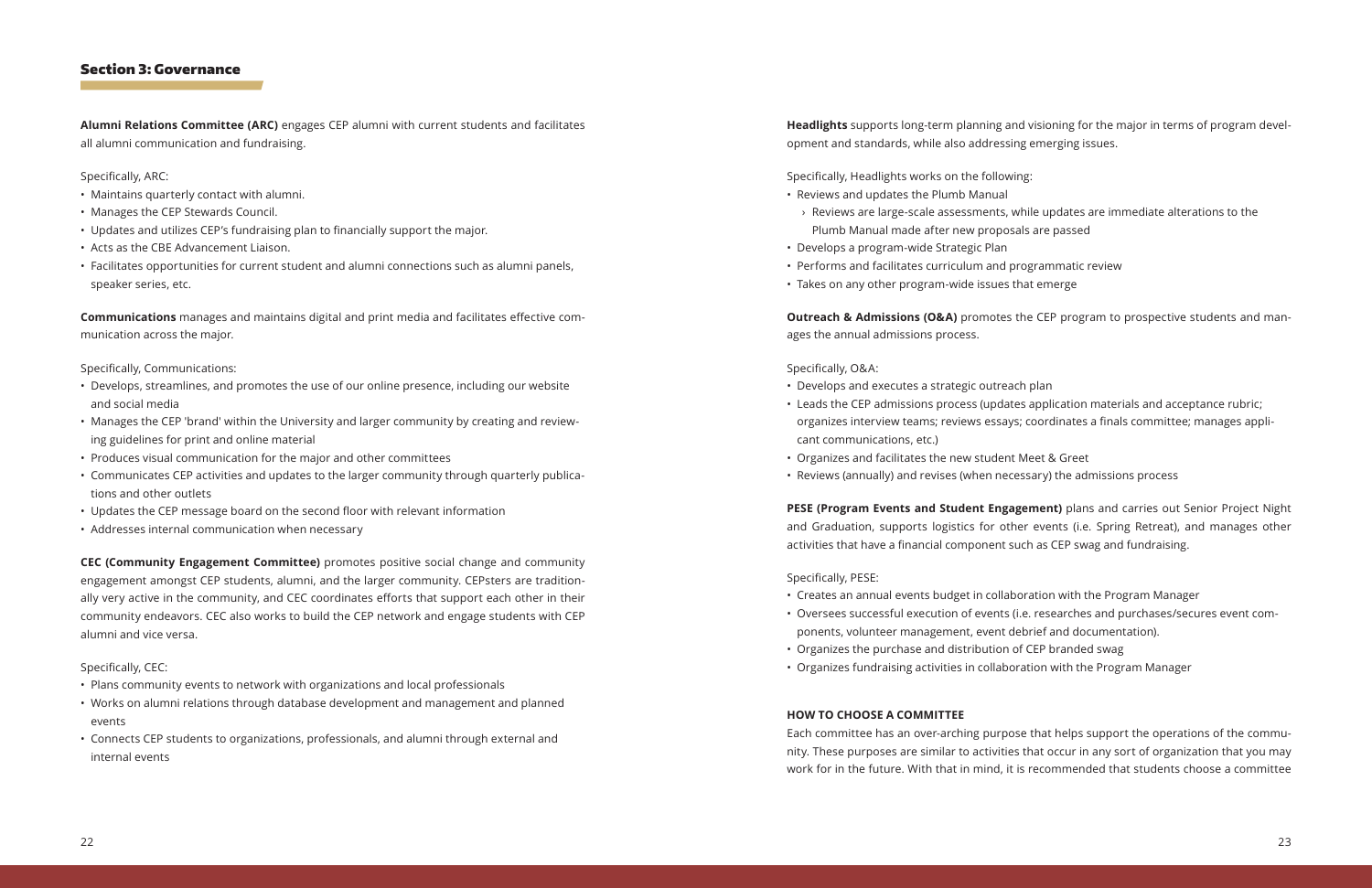that they are interested in, that they want to develop skills around, and/or whose current skills will support the activities of the committee. Committee work can be a valuable thing to put on a resume and offers great talking points for an interview. In all committees, students will develop project management, communication, and group skills.

More specifically, students may develop the following skills in each respective committee:

- ARC: Relationship-building, networking, fundraising, writing, event sponsoring, and database management
- Communications: graphic design, Adobe Suite programs, journalism, marketing, and client management
- CEC: community building and relations, social action, professional networking, and event planning
- Headlights: strategic planning, policy development, policy and program evaluation, surveying and developing metrics, professional and concise writing, and communication (negotiation and presentations)
- O&A: outreach, strategic planning, public relations, marketing, interviewing and evaluation, project management, and event planning (spring)
- PESE: event planning, budgeting, volunteer management, and fundraising

Within a committee, there are assigned roles that help the committee run efficiently and effectively. Each committee is required to have a Point. A Point is responsible for seeing that the committee stays on task and meets the goals set forth in the beginning of the year. The Point is also required to represent the committee weekly in Steering. If Points have an unexpected conflict, it is their responsibility to send someone in their place. Beyond having a Point, committees can choose to operate how they see fit. Below are common, and recommended, roles and responsibilities:

Students must commit to a committee for a quarter. After the quarter, students can change committees but are encouraged to take initiative to find out what other committees will be doing the following quarter. Because activities in each committee change from quarter to quarter, a student should make an informed decision based on committees work from the current quarter as well as their year-long and quarter-long plans.

#### **COMMITTEE ROLES**

• **Point**: sets meeting agendas; facilitates meetings; represents their Committee at Steering; communicates with other Committee Points on areas of collaboration; prepares brief reports to major during forum; delegates responsibilities if necessary; and communicates issues and concerns with CEP staff

• **Detailer**: takes notes; manages and organizes committee files; adds necessary items to the

- **Co-Point**: shares responsibilities of the Point
- community calendar
- mittees on task; delegates responsibilities; communicates progress to the Point
- gives input)

• **Sub-Committee Point(s)** (if committee decides to make sub-committees): keeps sub-com-• **General Member**: actively participates (i.e. attends, participates, volunteers for tasks, and

#### **PLANNING FOR THE YEAR AND FOR THE QUARTER**

As mentioned in the Committee Descriptions section, committees are not expected to take on everything they are charged with in a given year. Instead, they are encouraged to reflect on the current CEP environment and decide what will add the most value to the major and its students. Past Operations Plans, Action Plans, and Committee Reviews are a great resource to use, as well as any formal discussion that occurs during Retreats, Forums, and Steering. There are three planning worksheets to support the goal setting and review processes within each committee:

• **Committee Goal Setting**—Academic Year: to be filled out during Fall Retreat during the Committees Workshop and the following Friday. Once this worksheet is filled out, Steering will review all Committees' worksheets and look for overlaps, gaps, or areas of refinement. These

• **Quarter Action Plan**: to be filled out at the beginning of every quarter, or on the last day of

- yearlong plans will make up the current year's Operation Plan.
- the previous quarter.
- Plan for the following quarter.

• **Quarter Review**: to be filled out at the end of every quarter and BEFORE the Quarter Action

## FORUM

#### **GOALS OF FORUM**

Forum provides an opportunity for the major to meet as a whole (i.e. joint) and class-specific (i.e. class) meetings to discuss issues and activities, develop skills, and engage in reflection relevant to the larger group. Through structured, student-led meetings, students practice leadership and community-building skills. Goals of forum include:

• Re-evaluate and improve the CEP program to keep it current and relevant to our students and

- larger community needs. This is done through:
	- › Proposal presentations, discussions, and consensus votes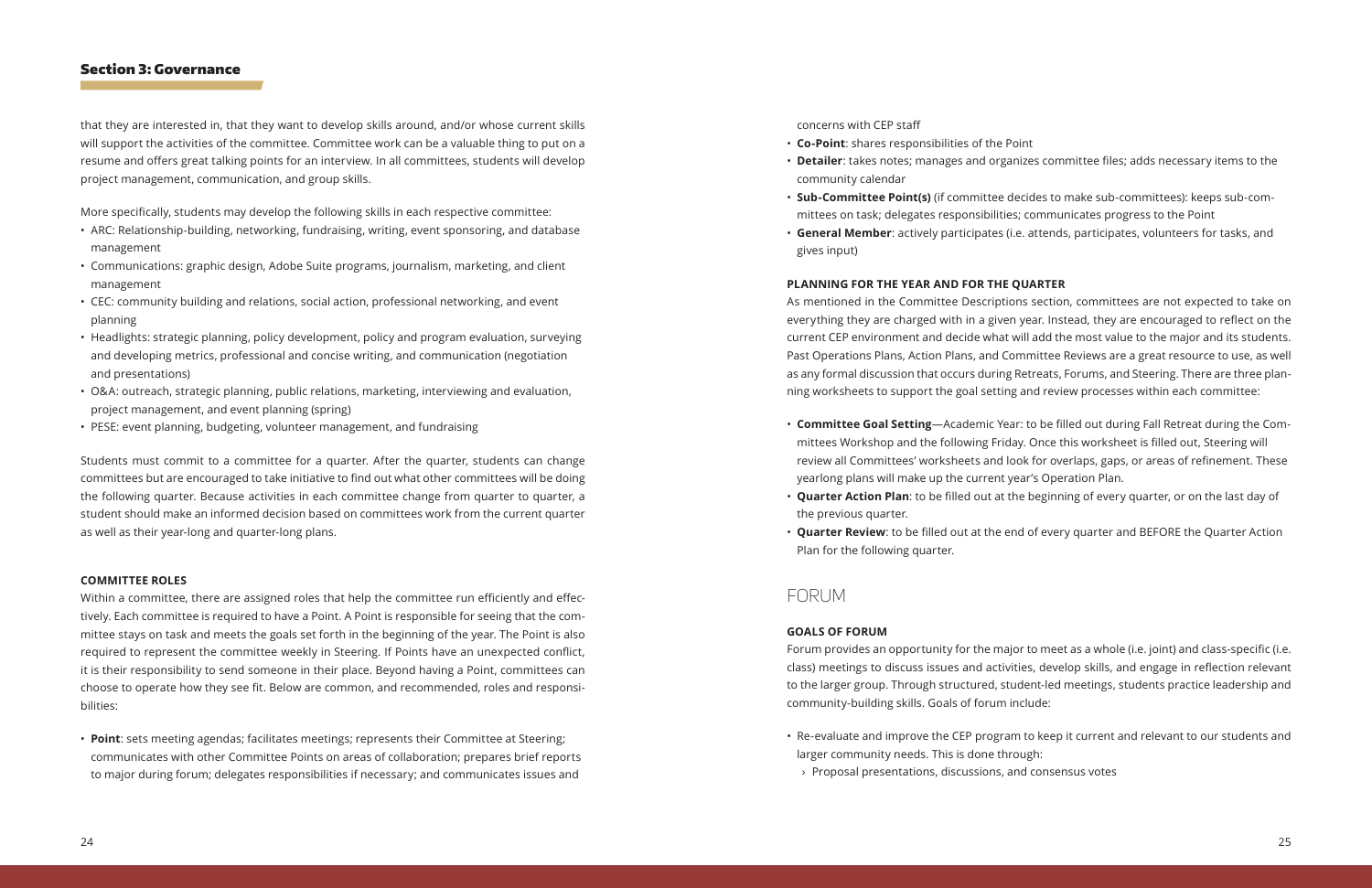- › Facilitated conversation about current policies, courses, and structure
- Develop community within the major. This is done through:
- $\rightarrow$  Inclusive social activities and team-building activities
- › Discussion of current events or thought-provoking videos
- Provide opportunities for professional skill-building. This is done through:
- › Workshops from current students, staff, faculty, or outside professionals
- Network with and gain exposure to other programs and opportunities for current and postgraduation experiences. This is done through:
- › Presentations from external guests

Students are encouraged to propose forum activities and should talk with the Program Manager about ideas.

## ROLE OF THE FACILITATORS

Forum is co-facilitated by two students with an agenda developed in collaboration with Steering and CEP Staff. Facilitators' responsibilities include finalizing and communicating the agenda, taking attendance, and note-taking. Notes are shared with the major using Google Drive.

#### **When am I facilitating?**

CEP has a calendar with each student scheduled to facilitate one or two governance sessions a year. That calendar is shared using Google Drive and can also be found online under "Password-Protected Files".

#### **How do I decide what I am facilitating?**

Facilitators should initiate conversation, at least one week prior to their facilitation date, with the Program Manager and/or Steering to see what relevant issues are on the table. The calendar is also updated regularly with new items for the schedule. Before facilitating, facilitators will check in with the Program Manager in person or via email, as well as with people scheduled on the agenda, to ensure all agenda items are accounted for and given adequate time.

#### **What do I do when I am facilitating?**

It is the facilitators' responsibility to manage time, flow, and agenda items. You are not necessarily responsible for leading activities on the schedule, but rather facilitating timing for the schedule. Facilitators need to arrive about 5–10 minutes early to write the agenda on the board and set up the room (and technology, if necessary). Facilitators will take attendance and notes via online documents. They can be accessed through the website or through Google Drive on your personal computer. A typical schedule looks like the following:

9:30am Announcements and Committee Check-ins 9:40am Guest Speaker 10am CEP Attendance Proposal Update

#### **PROPOSALS**

When someone identifies an inefficiency, issue, or sees a need for change within the major, they can write a proposal to initiate a voting process. Proposals and a consensus vote are needed for large policy changes such as grading structure changes, attendance policy changes, or changes to language in the Plumb Manual. Non-policy changes do not need to go through the proposal and consensus process. These changes might include apparel design, marketing strategy, or font choice on the website. CEP staff and Steering will determine the need for a proposal process if it is unclear with an arising issue.

Any student, group of students, or committee can bring a proposal in front of the major. Example proposals can be found online. Here are some ways to ensure a democratic and inclusive proposal development process:

1. Announce your issue/idea at a Joint Forum, seek input, gauge interest, and invite others to

2. Develop a problem statement that includes what the problem is, how the problem came up, how CEP has addressed it in the past, and why it should be addressed and dealt with now.

- help.
- 
- 3. Write the proposal.
	- a. What precise changes or new process are you proposing?
	- b. How will the changes specifically address the problem statement?
	- c. How will the change be implemented? Who needs to do what and when?
	- d. How will it be evaluated?
- 4. Seek input from the entire major on your draft proposal in a Joint Forum
- 5. Re-write the proposal with necessary changes
- 6. Bring the draft proposal to Steering for review
- 7. Pass the proposal by consensus in Joint Forum
- 8. Send a final copy to Headlights and the Program Manager so the Plumb Manual can be updated

#### **VOTING**

CEP makes decisions with a public consensus vote. There are three ways to vote:

**• Approving** means that you agree that the proposal will add value to the major and should be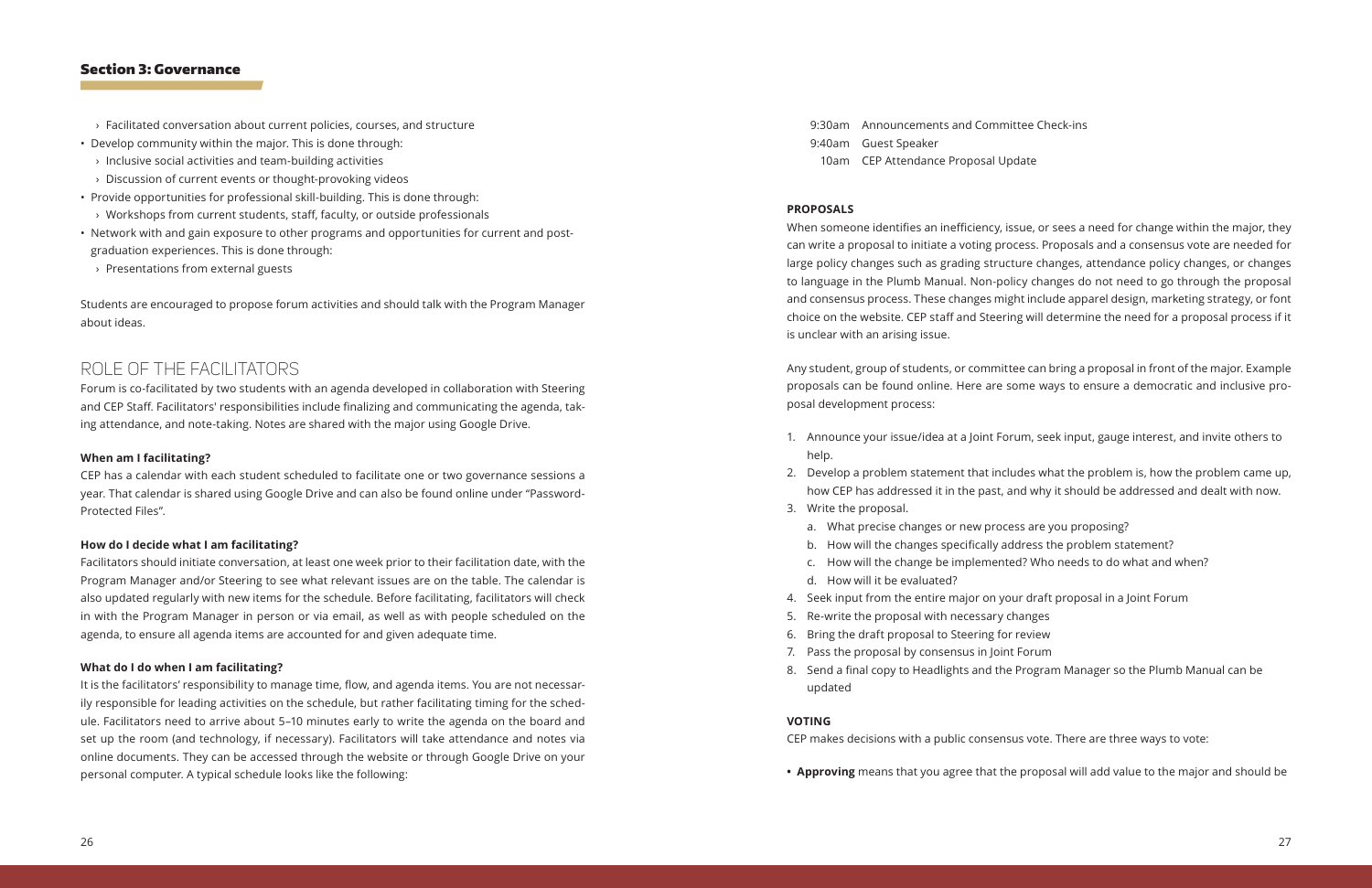put into practice.

- **• Blocking** means that you disagree with the proposal, think it will hurt the major, and/or have ideas to make significant changes to the proposal. Your reasons for blocking will be recorded and those that brought the proposal to a vote will take them into consideration when revising the proposal.
- **• Standing Aside** means that you are indifferent to the proposal/have some issue with it, but not enough to block. Your reasons for standing aside will be recorded and those that brought the proposal to a vote will take them into consideration in evaluation of the proposal. If there are a significant amount of people standing aside, the group can decide it is in the best interest of everyone to revise the proposal and bring it to a vote at a later date.

## STEERING

#### **WHY STEERING?**

Steering manages communication across committees, decision-making, and the overall affairs of the major. Steering is made up of at least one person from every committee plus staff and faculty. In this way, Steering acts as an 'Executive Committee' for the major, discussing issues before and after they go to the entire major; guiding changes in committee responsibilities when necessary; and planning the annual Spring Retreat. In addition, all policy proposals must be brought to and passed in Steering before they can be brought up in Forum for a vote.

#### **ROLES WITHIN STEERING**

Steering runs similarly to other committees. There is a Steering Point, or Co-Points, that organize and run Steering. They work with the Program Manager and other Steering members to set the agenda for the meeting and ensure that all topics are allotted sufficient time. Points are also responsible for keeping notes and sharing information with the rest of the major when necessary.

Committee Points who attend Steering are expected to represent their committee. They should be prepared to bring updates to Steering, including progress on year-long and quarter-long Action Plans; issues and challenges within the committee; and potential areas of changes to committee activities. Steering provides a space for Points to support each other and get new ideas for group and project management.

#### **PLANNING FOR THE YEAR AND FOR THE QUARTER**

Steering also creates year-long and quarter-long action plans. First, Steering creates a plan to

keep committees accountable to their work. Second, Steering reacts to immediate items in the major. Because of this balance, their plans require structure and flexibility.

*(Please refer to the 'Governance Guide' for a full description: cep.be.washington.edu)*

## CONCLUSION

This document is meant to be a guide to introduce you to policies, structure, and best practices of our Governance Practicum. It is also intended to be a reminder, so you are encouraged to revisit this document if you have questions or confusion about Governance. By no means is this document exhaustive and final, and CEP students are encouraged to update the document with new practices when necessary.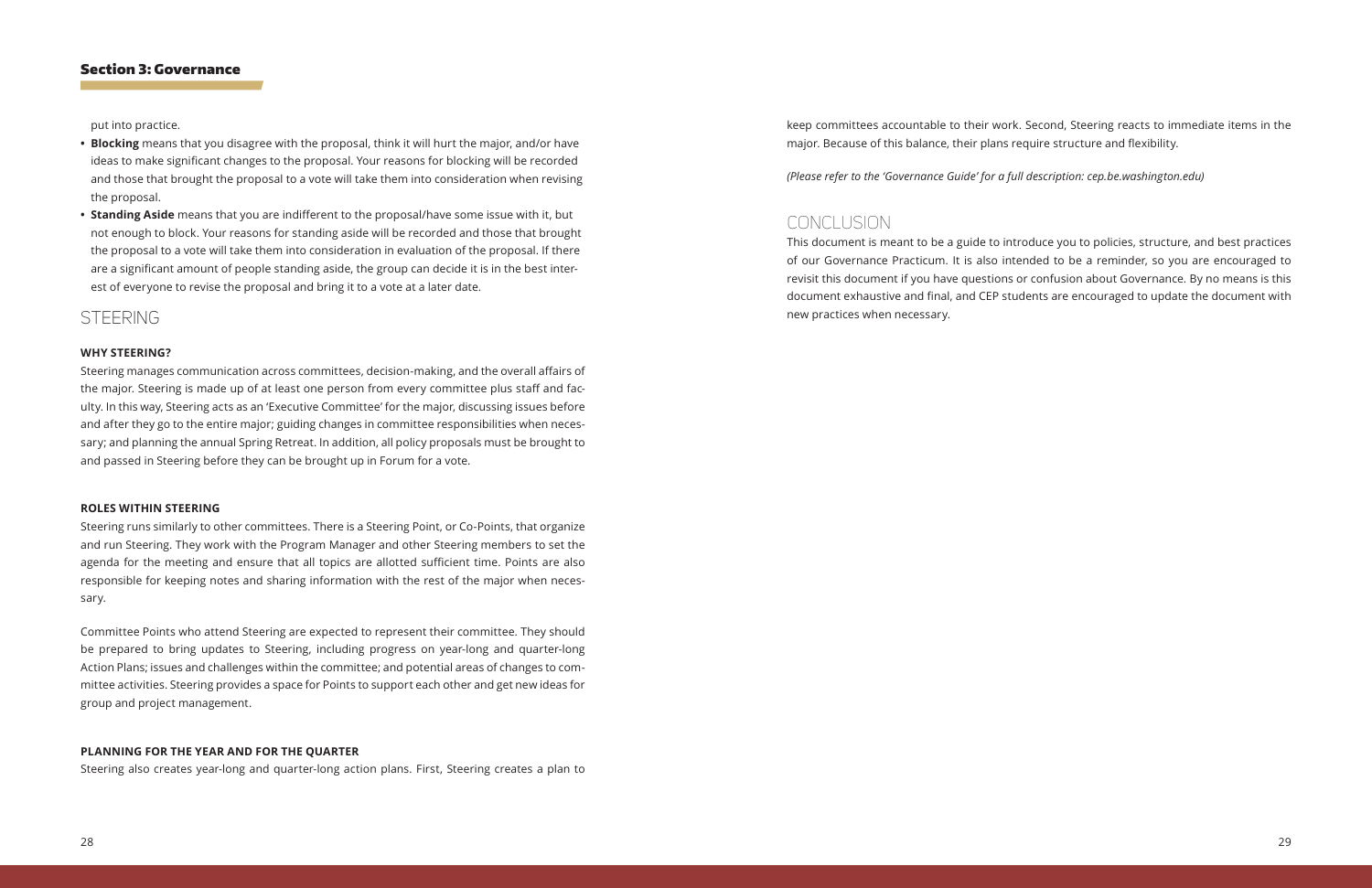# Section 4: Policies

## POLICIES

When proposals are passed, they become policy and practice in the major. Some of the policies are re-enforced by the university, while others are practices that are used and enforced internally. When policies are passed, language in the Plumb Manual, other CEP print, and online materials are updated. In recent years, CEP has undergone various changes and proposals can be found in our "Library" on the website.

## MINIMUM GRADE POLICY

Students must receive a minimum GPA for courses to count towards CEP degree requirements. In particular:

**• Methods and Diversity:** For each individual Methods and Diversity course, a student must receive a 2.0 or greater. A cumulative GPA of 2.5 is required for these 30 credits. If a student receives less than a 2.0 in a proposed course, it will not count towards graduation requirements. If a student receives less than a cumulative 2.5 in all of their proposed Methods/Diversity Courses, they must select different courses from their transcript (as approved by CEP's adviser) or take

- alternative courses.
- requirement.

**• The CEP Core:** A student must receive a 2.5 minimum GPA in order to pass a CEP course. If a student has chosen the Credit/No Credit grading option for the course, the Credit "threshold" will be set at a 2.5. If a student receives less than a 2.5 in the graded core course, it will not count towards graduation requirements. In the event of such an occurrence, CEP staff and the student will meet to create an Individual Learning Contract that identifies how a student can complete the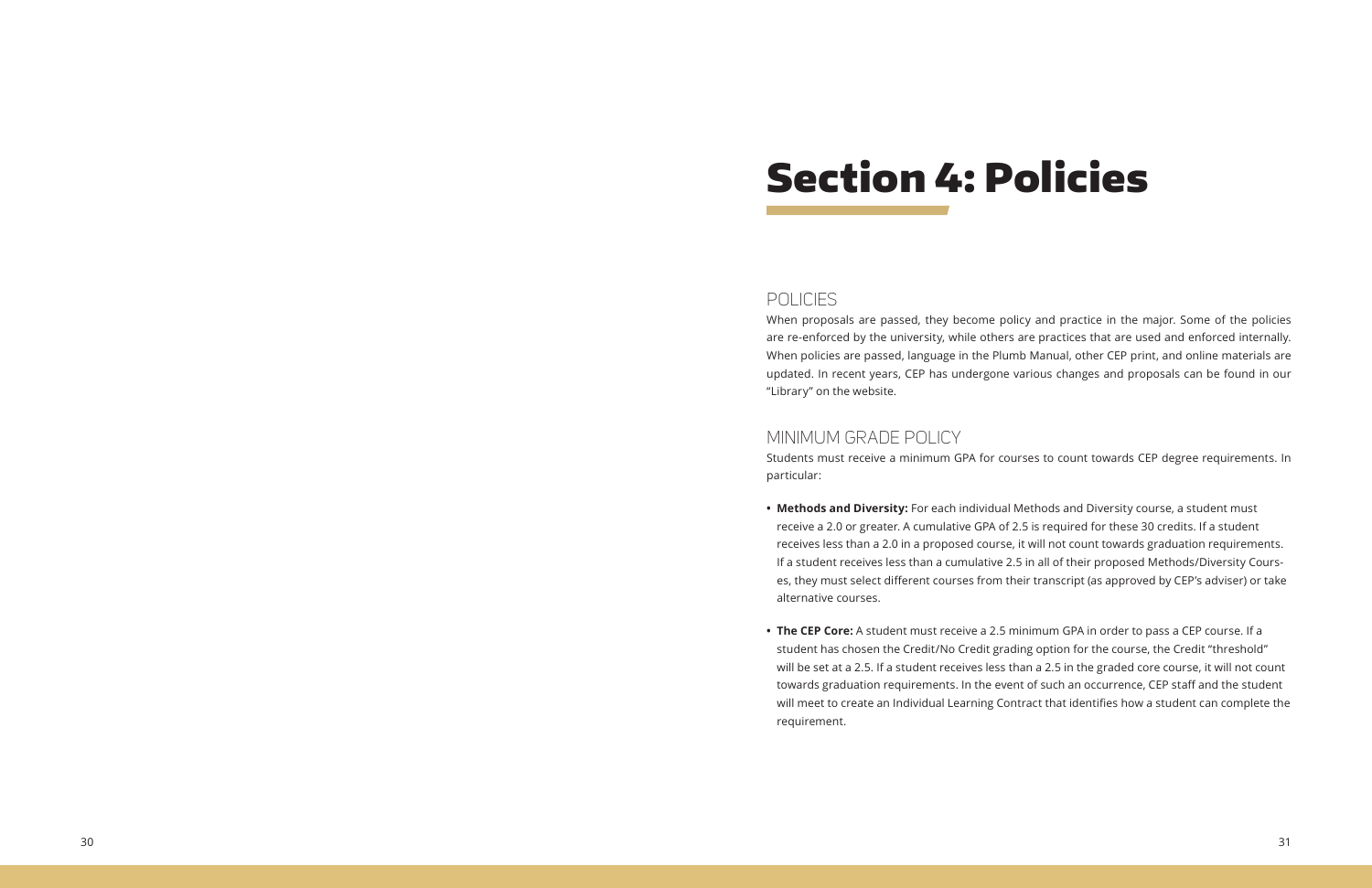## CONTINUATION POLICY

While the UW has general regulations governing scholastic eligibility for continuance, CEP has adopted additional requirements in order to provide reasonable assurance of academic success. The criteria and procedures below are used in administering the CEP continuation policy. These criteria and procedures are in addition to those of the UW.

- All students are subject to general University policies regarding grades and credits. The University requires students to maintain a 2.00 cumulative GPA; if a course is repeated, both grades are counted in the GPA. No course required for the degree may be taken on a satisfac tory/not-satisfactory basis (S/NS).
- Students must complete an Individual Study Plan by the end of their first quarter in the pro gram. It is then approved by the CEP Staff. Any changes must be updated and approved by CEP Staff in subsequent quarters.
- Students are required to receive a minimum 2.5 or Credit on all core courses and a minimum 2.0 or Credits on all other major requirements. If students' performances fail to meet these standards, they are placed on departmental academic probation, and the following action is taken:
- › The student meets with CEP Staff and/or Faculty to create an Individual Learning Contract (ILC), including but not limited to:
	- » A plan to retake failed course(s) or identify substitute course(s) for major requirements
	- » Detailed note that if there are continued requirements that students fail to meet, they may only make one substitute for those requirements. All other requirements must be retaken.
	- » Failure to pass requirements in three consecutive quarters will result in dropping the student from the major and coding that student as a pre-major in the College of Arts & Sciences.
- If the student fails to meet the requirements outlined in the ILC, an additional meeting is scheduled. On a case-by-case basis, action may include updating the ILC or dropping the stu dent from the major and coding that student as a pre-major in the College of Arts & Sciences.
- Appeals: A student who is dropped under this policy may file a written appeal to the depart ment chair within 15 working days after the drop letter is dated. The appeal should state the facts the student believes justify reconsideration and include supporting justification. The chair reviews the facts and renders a decision within 15 working days after the appeal is received.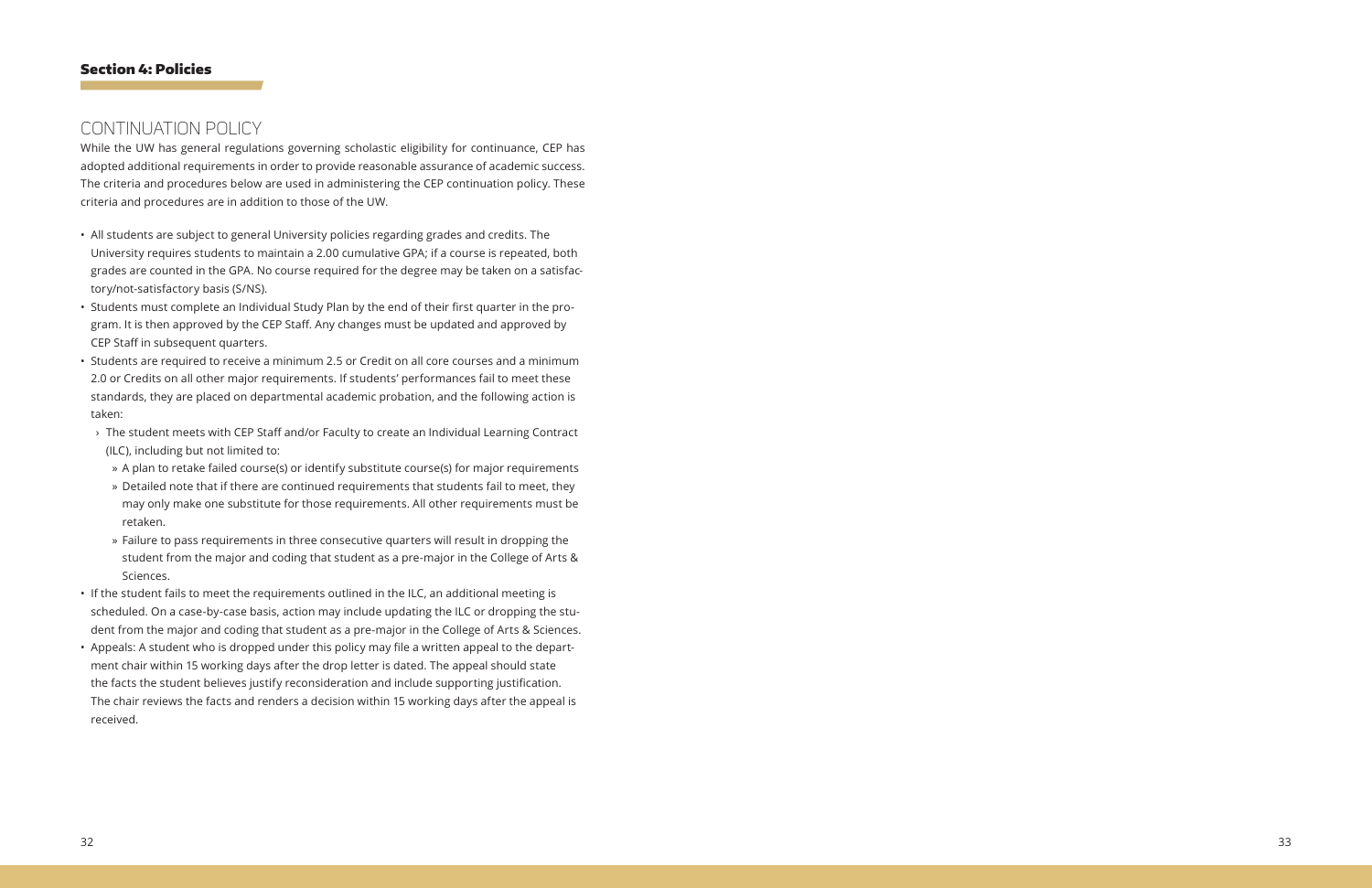

A CEP education is fully lived, not passively taken. We believe that active engagement from all areas of knowledge is necessary to confront the challenges our world faces. While this approach may seem daunting at first, through the support of CEP faculty and staff, the cohort, and one's own commitment to the process, the path intended for the individual is developed and realized.